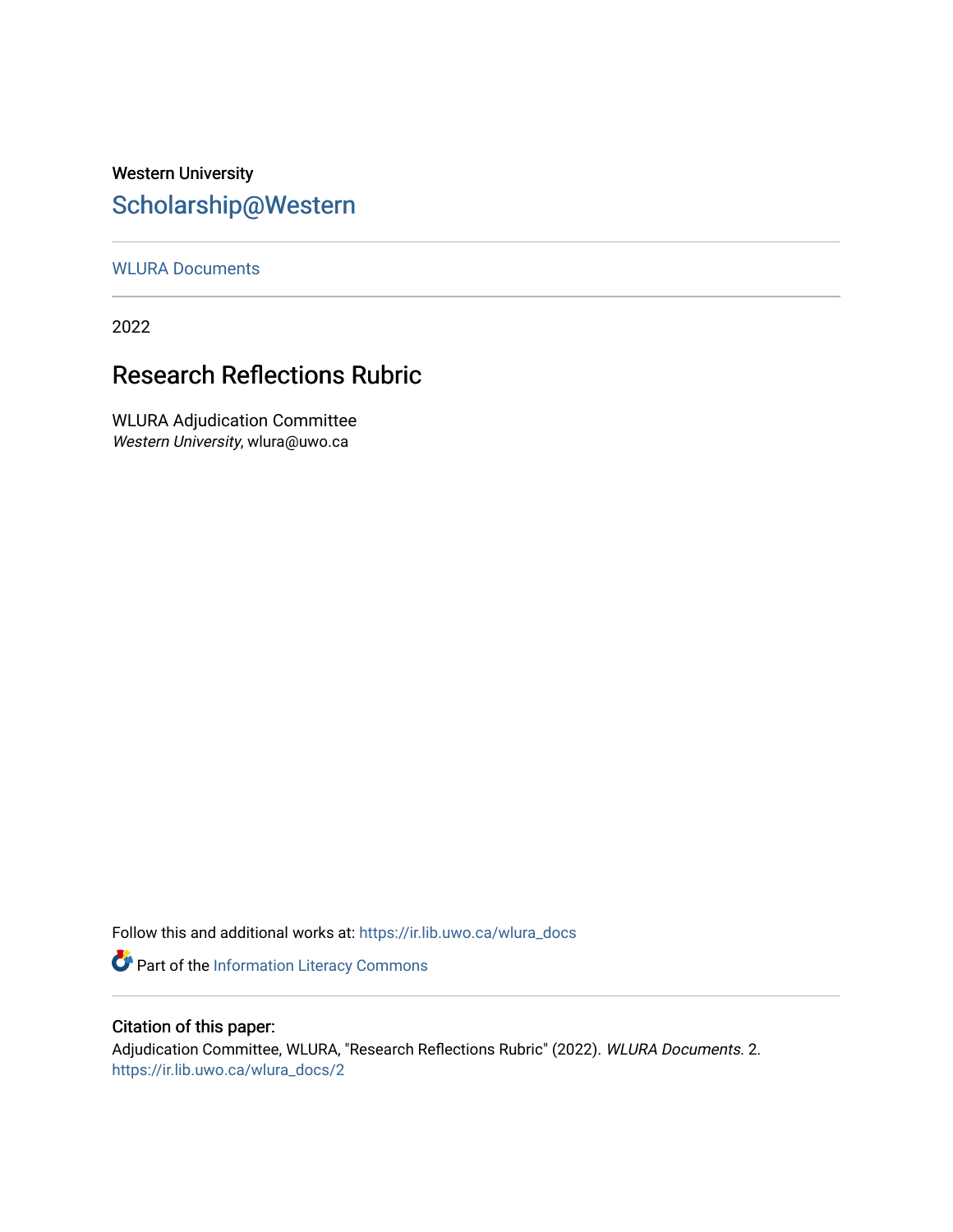# **Western Libraries Undergraduate Research Awards**

# **Research Reflections Rubric (40 points)**

| Categories                                                                                                               | Developing                                                          | Competent                                                                | Exemplary                                                              |
|--------------------------------------------------------------------------------------------------------------------------|---------------------------------------------------------------------|--------------------------------------------------------------------------|------------------------------------------------------------------------|
|                                                                                                                          | $(0-13$ points)                                                     | $(14-27$ points)                                                         | (28-40 points)                                                         |
| Did the applicant(s) sufficiently                                                                                        | Fails to offer a coherent                                           | Provides a readable summary of                                           | Offers a clear and concise                                             |
| and concisely describe and                                                                                               | summary of their research                                           | $\bullet$                                                                | summary of their research                                              |
| summarize their research project?                                                                                        | project.                                                            | their research project.                                                  | project.                                                               |
| Did the applicant(s) explain the<br>principal argument(s), methods,<br>and contribution(s) of their<br>research project? | Does not refer to their<br>arguments/conclusions and<br>methods.    | Hints at their<br>arguments/conclusions and<br>methods.                  | Highlights and explains their<br>arguments/conclusions and<br>methods. |
|                                                                                                                          | Neglects to mention the<br>importance of their research<br>project. | Offers some insight into the<br>importance of their research<br>project. | Describes the importance of their<br>research project.                 |

#### **What is your research project about and why is it important?**

#### **How did you design your research question?**

| Did the applicant(s) sufficiently<br>describe the origins of their<br>research project and the problem<br>they are addressing (lived                                             | Avoids altogether or vaguely<br>discusses the origins of their<br>research. | References the origins of their<br>research but provides limited<br>details. | Explains the origins of their<br>research with specific examples.                 |
|----------------------------------------------------------------------------------------------------------------------------------------------------------------------------------|-----------------------------------------------------------------------------|------------------------------------------------------------------------------|-----------------------------------------------------------------------------------|
| experiences, fascination, curiosity,<br>interest, passion)?                                                                                                                      | Does not reference the problem<br>they are addressing.                      | Does not fully elaborate upon the<br>problem they are addressing.            | Outlines the problem they are<br>addressing with clarity.                         |
| Did the applicant(s) describe the<br>initial research they performed to<br>develop their research question<br>(abstracts, book reviews, websites,<br>reference materials, etc.)? | Ignores or vaguely covers the<br>early stages of their research.            | Provides an intelligible summary of<br>their background research.            | Explains their methods of<br>background research and offers<br>specific examples. |